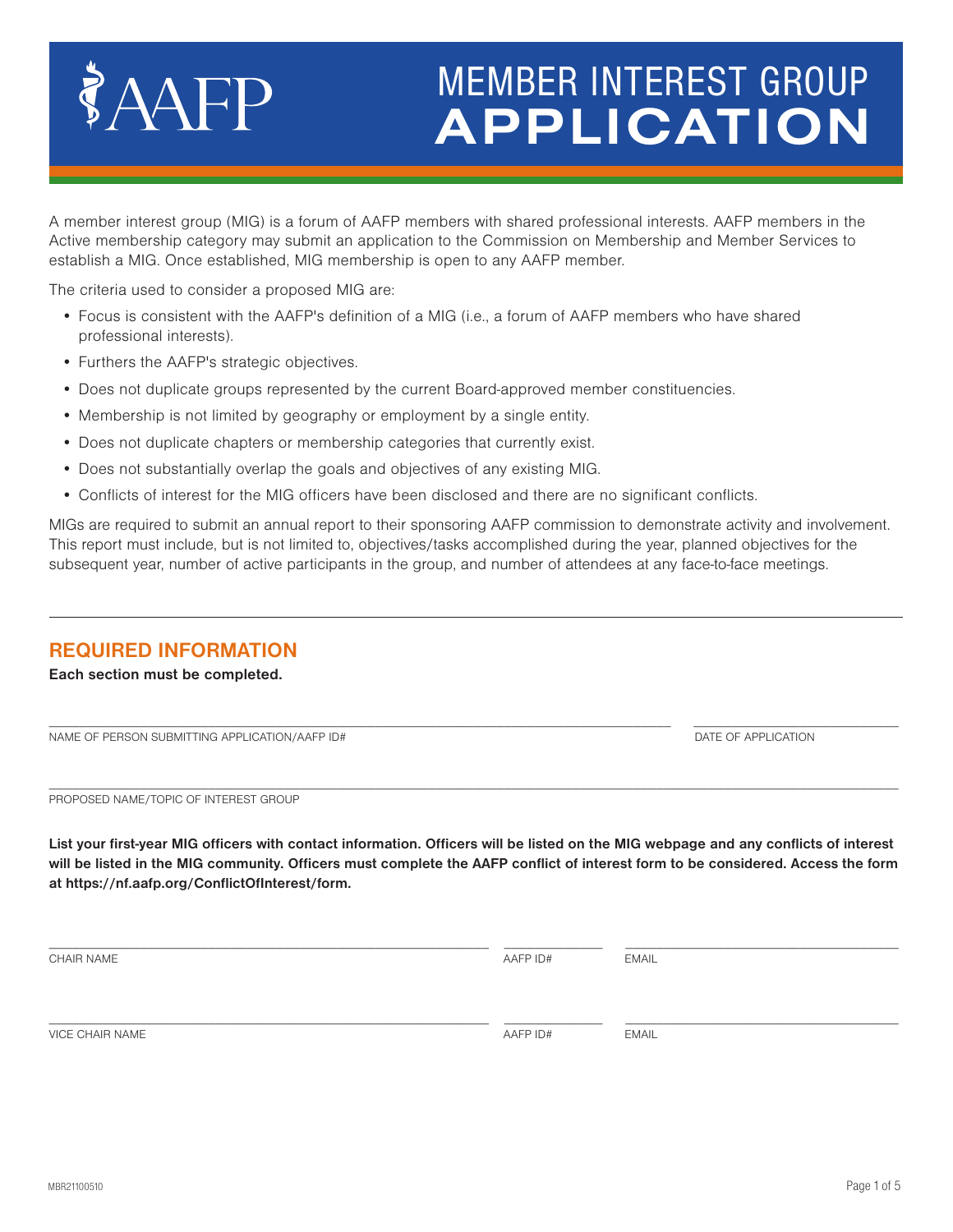# Member Interest Group Application (continued)

#### **List the objectives of your proposed MIG.**

PLEASE NOTE: When developing objectives, keep in mind that MIGs can advocate for the development of CME or policy but they do not have the authority to develop/create CME or policy. The AAFP's Commission on Membership and Member Services reserves the right to make modifications to ensure proposed objectives align with this direction.

In addition, all MIGs are assigned an objective to assist the AAFP in membership recruitment/retention of family physicians with shared professional interests. Additional objectives should be listed below.

1) Assist the AAFP in membership recruitment/retention of family physicians with shared professional interest.

**Do your MIG objectives overlap the work of any existing MIGs? Review current MIGs and objectives at www.aafp.org/mig.** 

□ Yes □ No If yes, how will your MIG differ from the existing MIG(s)?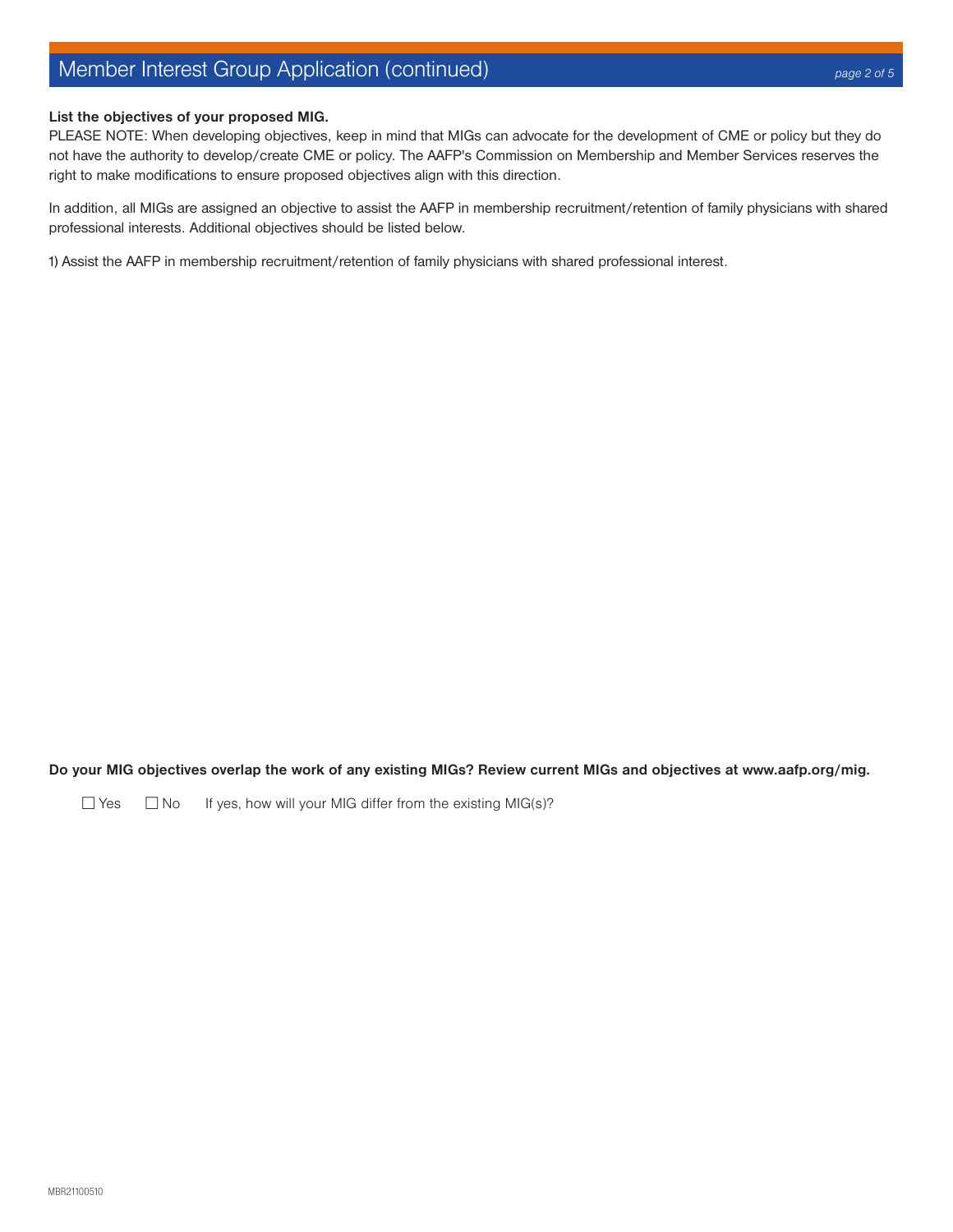# Member Interest Group Application (continued) *page 3 of 5*

#### **Indicate with which of the following strategic objectives your proposed MIG aligns.**

 $\Box$  Payment Reform  $\Box$  Practice Transformation  $\Box$  Workforce  $\Box$  Clinical Expertise

Describe how your proposed MIG will further the AAFP's strategic objectives:

#### **Please list the long-term goals of your proposed MIG.**

PLEASE NOTE: When developing long-term goals, keep in mind that MIGs can advocate for the development of CME or policy but they do not have the authority to develop/create CME or policy. The AAFP's Commission on Membership and Member Services reserves the right to make modifications to ensure proposed long-term goals align with this direction.

**Return Completed Application and Supporters to:**

Courtney Sleypen Member Engagement and Governance Strategist American Academy of Family Physicians 11400 Tomahawk Creek Parkway, Leawood, KS 66211-2672 Email: MIG@aafp.org Phone: (800) 274-2237, ext. 6240 | Fax: (913) 906-6088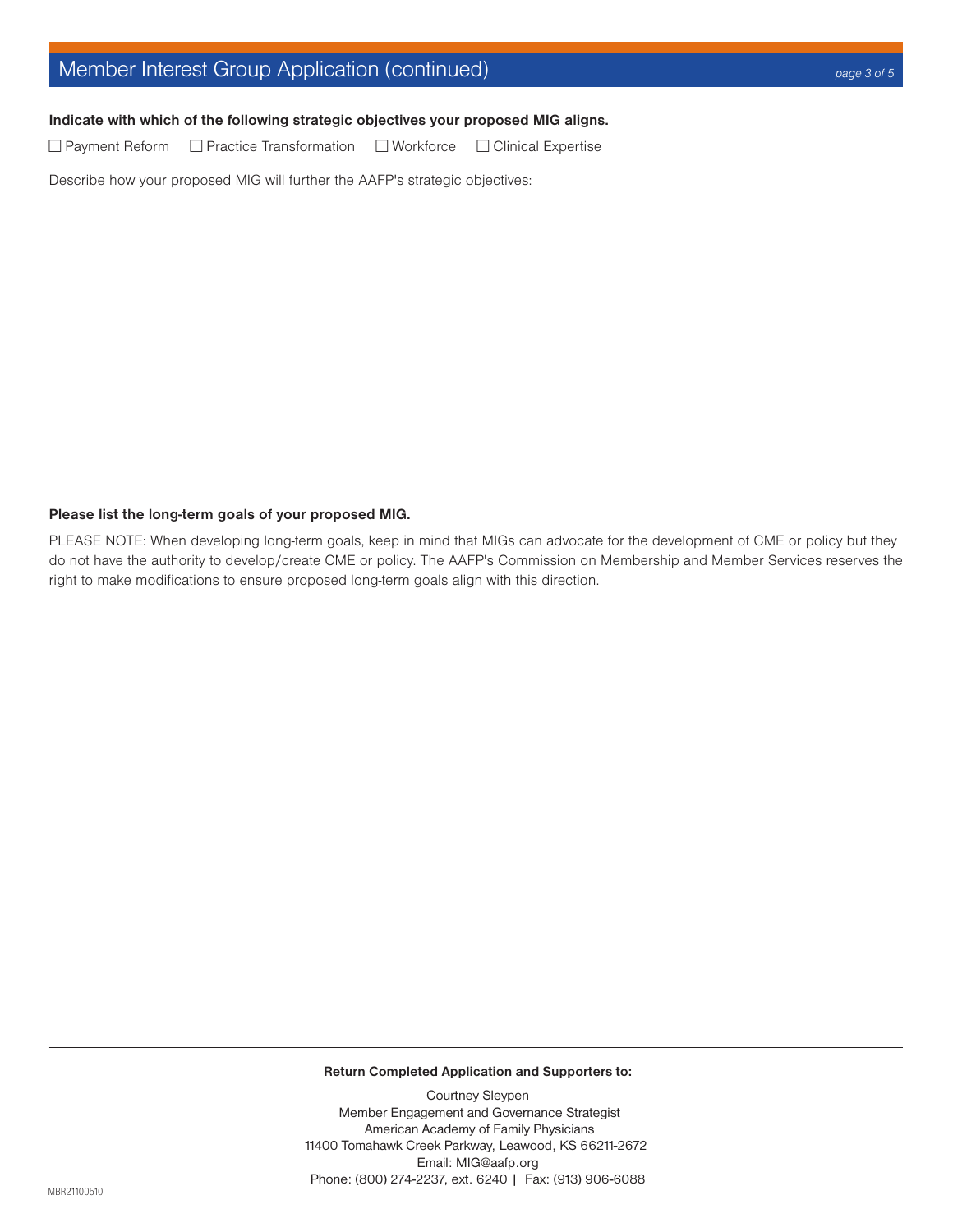# Member Interest Group Application (continued) *page 4 of 5*

#### **Select your proposed first-year activities from the list of opportunities available below. (Choose all that apply.)**

| $\Box$ Facilitate opportunities for networking.                          | $\Box$ Foster continuing professional development activities. |
|--------------------------------------------------------------------------|---------------------------------------------------------------|
| □ Identify gaps in existing AAFP educational resources.                  | $\Box$ Serve as a route to policy development.                |
| $\Box$ Provide input, upon request, into AAFP policies and positions.    | $\Box$ Connect members to existing AAFP resources.            |
| $\Box$ Provide an avenue to speak as a unified group to AAFP leadership. | $\Box$ Face-to-face meeting at AAFP FMX.                      |
|                                                                          |                                                               |

 $\Box$  Provide a pathway for professional leadership development within the organization.

**A list of no less than 50 AAFP members in the Active membership category who support this member interest group must be submitted with the completed application. The applicant may list supporters below and on page 5 of the application or refer interested members to submit an email to MIG@aafp.org expressing interest in supporting the proposed MIG. The AAFP Community Guidelines/Code of Conduct can be viewed at www.connect.aafp.org/codeofconduct.**

#### **Active Members in Support of Member Interest Group (Minimum 50 members in Active membership category)**

|                                             | AGREE TO CODE<br>OF CONDUCT |                                              | AGREE TO CODE<br>OF CONDUCT |
|---------------------------------------------|-----------------------------|----------------------------------------------|-----------------------------|
| 1.<br>PRINTED NAME/AAFP ID#                 |                             | $16. -$<br>PRINTED NAME/AAFP ID#             |                             |
| 2. $\qquad \qquad$<br>PRINTED NAME/AAFP ID# | П                           | 17. PRINTED NAME/AAFP ID#                    |                             |
| 3. PRINTED NAME/AAFP ID#                    | $\mathsf{L}$                | 18. PRINTED NAME/AAFP ID#                    |                             |
| 4. PRINTED NAME/AAFP ID#                    |                             | 19. $\frac{1}{\text{PRINIED NAME/AAFF ID#}}$ |                             |
| 5.<br>PRINTED NAME/AAFP ID#                 |                             | 20.<br>PRINTED NAME/AAFP ID#                 |                             |
| 6. PRINTED NAME/AAFP ID#                    |                             | 21. PRINTED NAME/AAFP ID#                    |                             |
| 7. PRINTED NAME/AAFP ID#                    |                             | 22.<br>PRINTED NAME/AAFP ID#                 |                             |
| 8.<br>PRINTED NAME/AAFP ID#                 |                             | 23.<br>PRINTED NAME/AAFP ID#                 |                             |
| 9. PRINTED NAME/AAFP ID#                    | $\Box$                      | 24. PRINTED NAME/AAFP ID#                    |                             |
| 10.<br>PRINTED NAME/AAFP ID#                |                             | 25.<br>PRINTED NAME/AAFP ID#                 |                             |
| 11. PRINTED NAME/AAFP ID#                   |                             | 26.<br>PRINTED NAME/AAFP ID#                 |                             |
| 12. PRINTED NAME/AAFP ID#                   |                             | 27. PRINTED NAME/AAFP ID#                    |                             |
| 13. PRINTED NAME/AAFP ID#                   |                             | 28.<br>PRINTED NAME/AAFP ID#                 |                             |
| 14.<br>PRINTED NAME/AAFP ID#                |                             | 29.<br>PRINTED NAME/AAFP ID#                 |                             |
| 15.<br>PRINTED NAME/AAFP ID#                |                             | 30.<br>PRINTED NAME/AAFP ID#                 |                             |